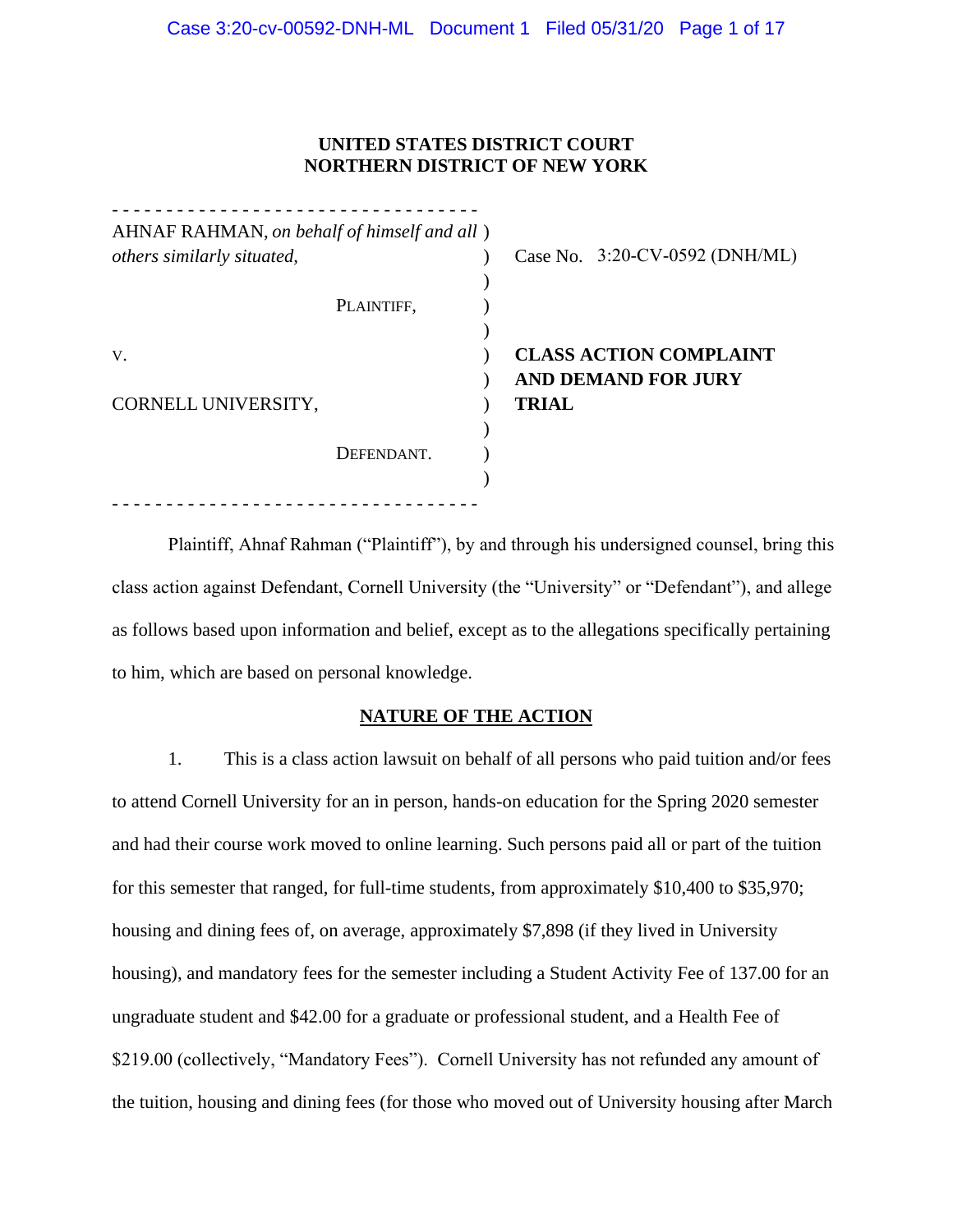#### Case 3:20-cv-00592-DNH-ML Document 1 Filed 05/31/20 Page 2 of 17

29, 2020), or any of the Mandatory Fees, even though it has suspended classes starting on March 13, 2020, and implemented online distance learning starting on April 6, 2020.

2. On or about March 13, 2020, the University also stopped providing any of the services or facilities the Mandatory Fees were intended to cover because of the University's response to the Coronavirus Disease 2019 ("COVID-19") pandemic.

3. The University's failure to provide the services for which tuition and the Mandatory Fees were intended to cover since approximately March 13, 2020 is a breach of the contracts between the University and Plaintiff and the members of the Class and is unjust.

4. The University only provided prorated refunds to students for housing and dining who vacated their campus housing on or before March 29, 2020. Those students who did not move out of University housing until after March 29 should also be entitled to a prorated refund.

5. In short, Plaintiff and the members of the Class have paid for tuition for a firstrate education and an on-campus, in-person educational experience, with all the appurtenant benefits offered by a first-rate university, and were provided a materially deficient and insufficient alternative, which alternative constitutes a breach of the contracts entered into by Plaintiff and the Class with the University.

6. As to Mandatory Fees, Plaintiff and the Class have paid fees for services and facilities which are simply not being provided; this failure also constitutes a breach of the contracts entered into by Plaintiff and the Class with the University. For its Summer 2020 session, which is being conducted online, the University will not charge any Health Fee.

7. Plaintiff seeks, for himself and Class members, the University's disgorgement and return of the pro-rated portion of its tuition and Mandatory Fees, proportionate to the amount of time that remained in the Spring Semester 2020 when the University closed and switched to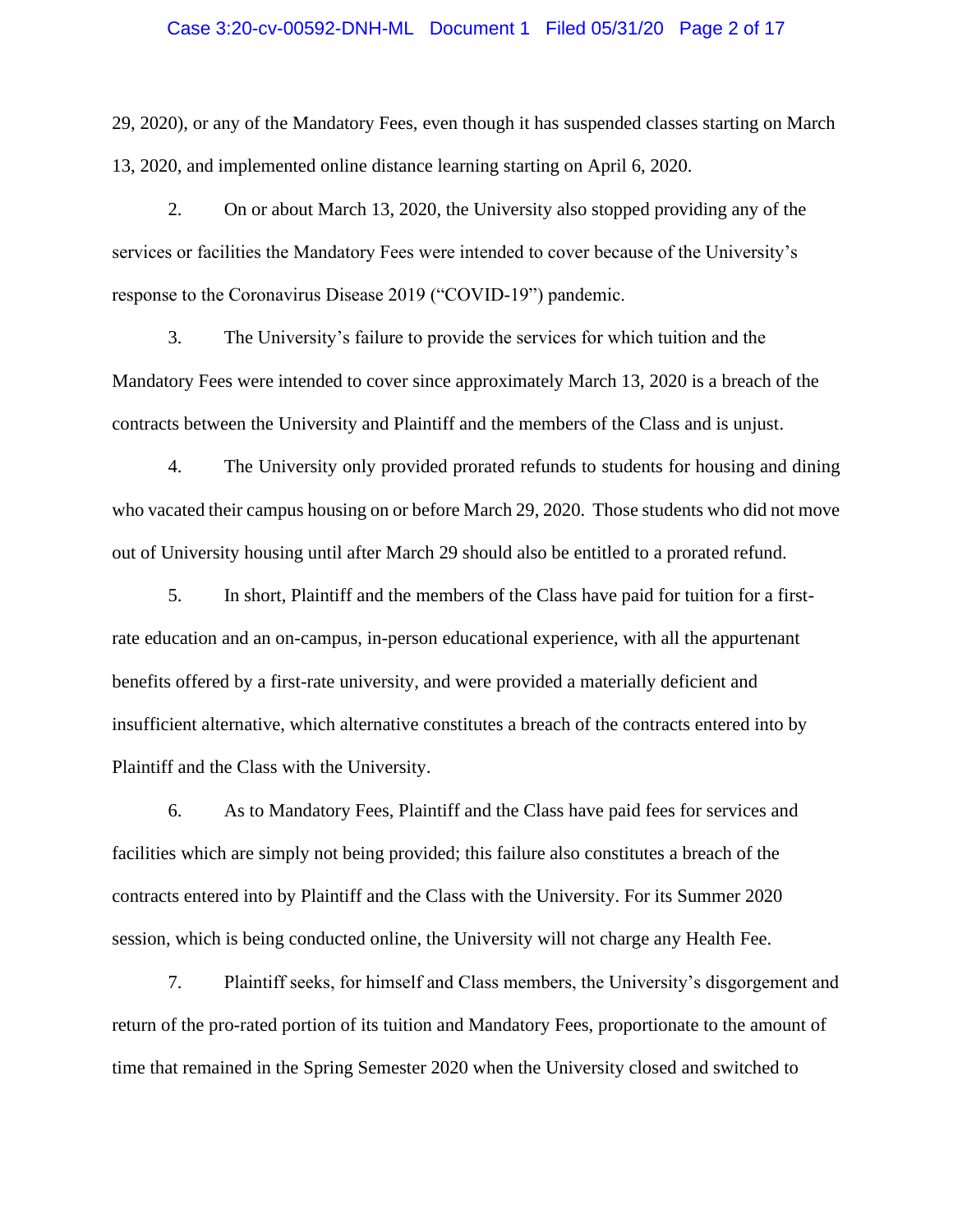#### Case 3:20-cv-00592-DNH-ML Document 1 Filed 05/31/20 Page 3 of 17

online distance learning or, in the case of housing and dining, for any members of the Class that moved out of University housing after March 29, 2020, a prorated portion of the housing and dining fee for the days left in the semester after they moved out.

#### **PARTIES**

8. Plaintiff Ahnaf Rahman is a citizen of Arizona. He paid to attend the Spring 2020 semester at the University as a full-time biomedical engineering student. Plaintiff paid tuition for the Spring 2020 semester and the Mandatory Fees to enable him to obtain an in-person, oncampus educational experience and enable him to participate in the activities and to utilize the services covered by the Mandatory Fees that he paid. He has not been provided a pro-rated refund of the tuition for his in-person classes that were discontinued and moved online, or the Mandatory Fees he paid after the University's facilities were closed and events were cancelled.

9. Defendant, Cornell University, is a private Ivy League research university in Ithaca, New York that was founded in 1865. The University offers numerous major fields for undergraduate students, as well as a number of graduate programs. Defendant's undergraduate and graduate programs include students from many, if not all, of the states in the country. Its principal campus is located in Ithaca, New York. Defendant is a citizen of New York.

#### **JURISDICTION AND VENUE**

10. The Court has jurisdiction over this action pursuant to 28 U.S.C. § 1332(d)(2)(A), as modified by the Class Action Fairness Act of 2005, because at least one member of the Class, as defined below, is a citizen of a different state than Defendant, there are more than 100 members of the Class, and the aggregate amount in controversy exceeds \$5,000,000 exclusive of interests and costs.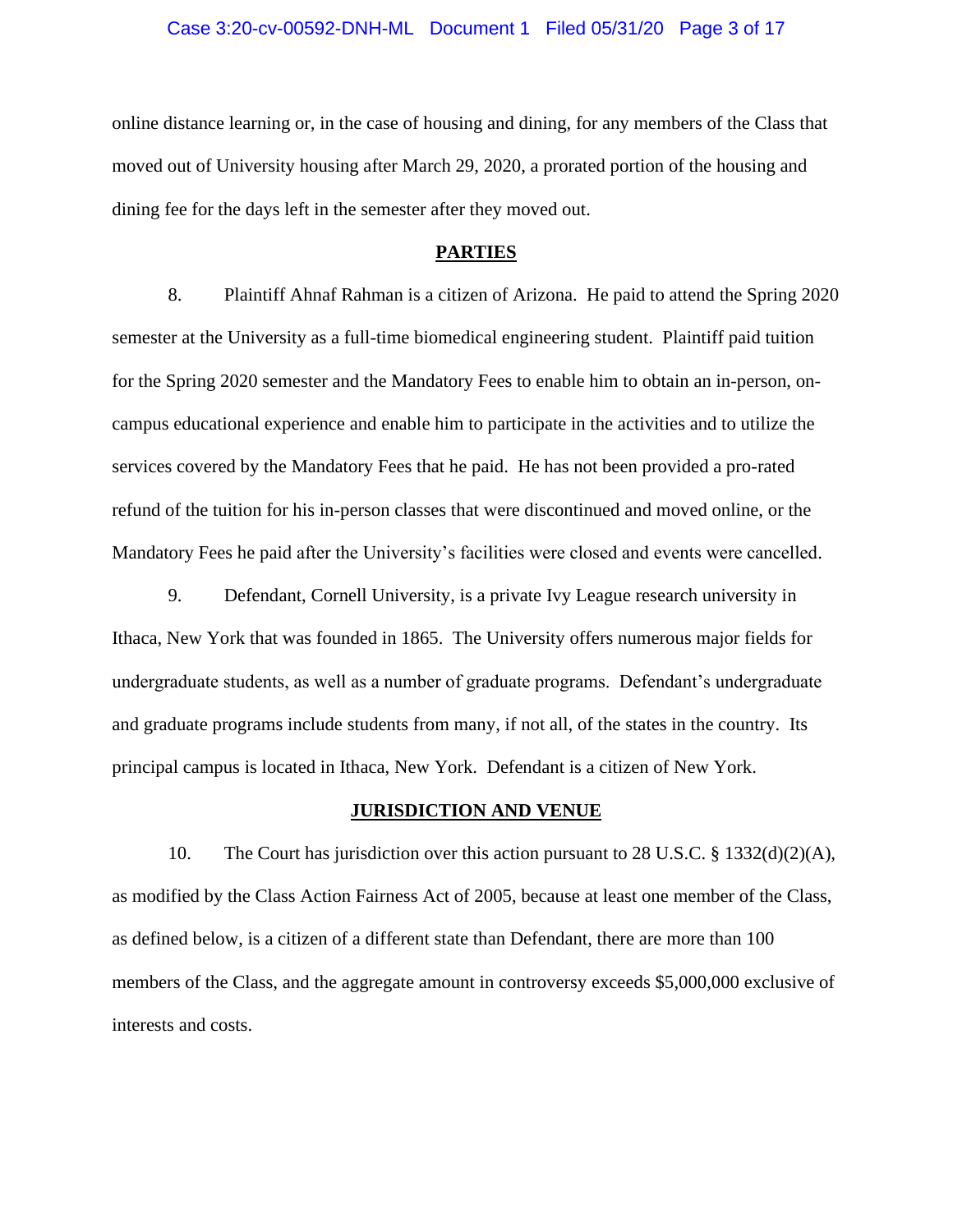11. This Court has personal jurisdiction over Defendant because Defendant maintains its principal place of business in this District.

12. Venue is proper in this Court pursuant to 28 U.S.C. § 1391 because Defendant resides in this District.

#### **FACTUAL ALLEGATIONS**.

13. Plaintiff and Class Members paid to attend Cornell University's Spring 2020 semester including tuition, housing and dining (if they lived on campus), and the Mandatory Fees. The Spring 2020 semester at the University began on or about January 21, 2020. The Spring 2020 semester is scheduled to end on or around May 23, 2020.

14. Tuition costs at the University for the Spring 2020 Semester ranged from \$10,400 to \$35,970 for a full-time student.

15. Plaintiff and the members of the Class paid tuition for the benefit of on-campus live interactive instruction and an on-campus educational experience throughout the entire Spring 2020 semester.

16. Housing and dining at Cornell University for the Spring 2020 semester cost, on average, approximately \$7,898. The members of the Class who lived on campus during the Spring 2020 semester paid the applicable cost for the benefit of on-campus housing and meals throughout the entire semester.

17. Plaintiff and the members of the Class paid the Mandatory fees for the Spring 2020 semester so they could benefit throughout the Spring 2020 semester as follows:

a. from paying the Student Activity Fee,

• providing financial support to student organizations for their programming;

b. from paying the Health Fee,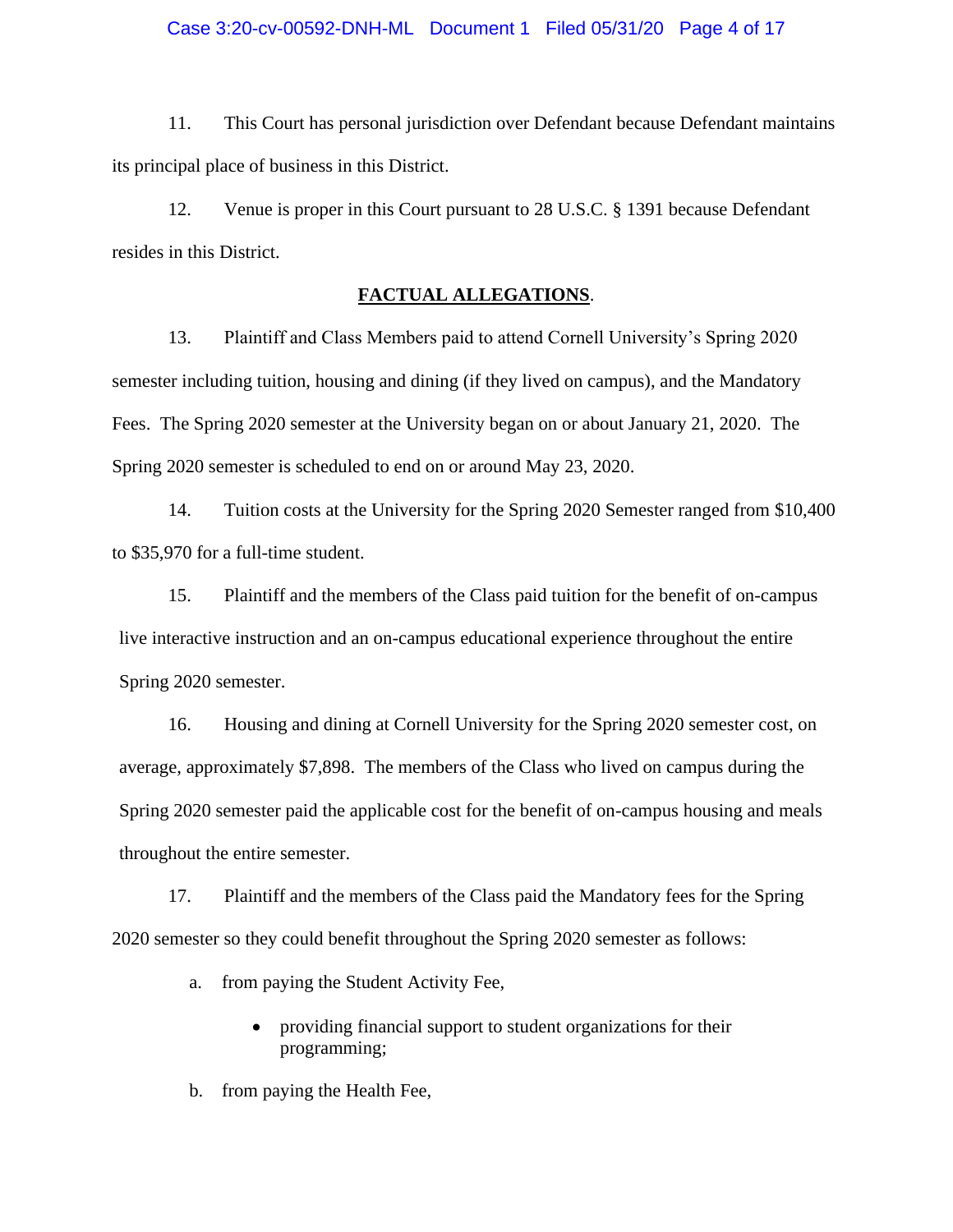• to give students with private insurance plans the same pre-paid access to care at Cornell Health that Student Health Plan members have.

## *In Response to COVID-19, the University Closed Campus, Preventing Access to its Facilities, Services, Housing, and Dining, and Cancelled All In-Person Classes*

18. On March 5, 2020, the University announced that all nonessential events of 100 or more attendees were postponed or cancelled through April 15, 2020, but excluded on-campus events attended mostly by University attendees. On March 10, 2020, the University put further restrictions on gatherings by announcing that **all** nonessential events with 100 or more attendees must be postponed, cancelled or offered virtually.

19. On March 13, 2020, the University announced that it was suspending all classes

for three weeks, closing the campus as of March 29, 2020, and transitioning to remote online

courses for the remainder of the Spring 2020 Semester beginning April 6, 2020.

20. Specifically, on March 13, 2020, Cornell University President Martha E. Pollack

issued a new university-wide letter that stated in pertinent part that:

Effective at 5 p.m. today (March 13), we are suspending all classes on the Ithaca campus for three weeks. We are doing this for several reasons. First, as noted above, it accelerates social distancing. Second, travel may become more difficult in the coming days, and we want students to be able to get to their homes. And third, we recognize the significant stress that students are under currently, making classroom learning difficult.

All undergraduate students and most professional students are strongly encouraged to return as soon as feasible to their permanent home residences; you must leave campus no later than March 29, unless you receive an exception to stay in on-campus housing.

[. . .]

Following this three-week pause, virtual instruction will begin for all classes on Monday, April 6.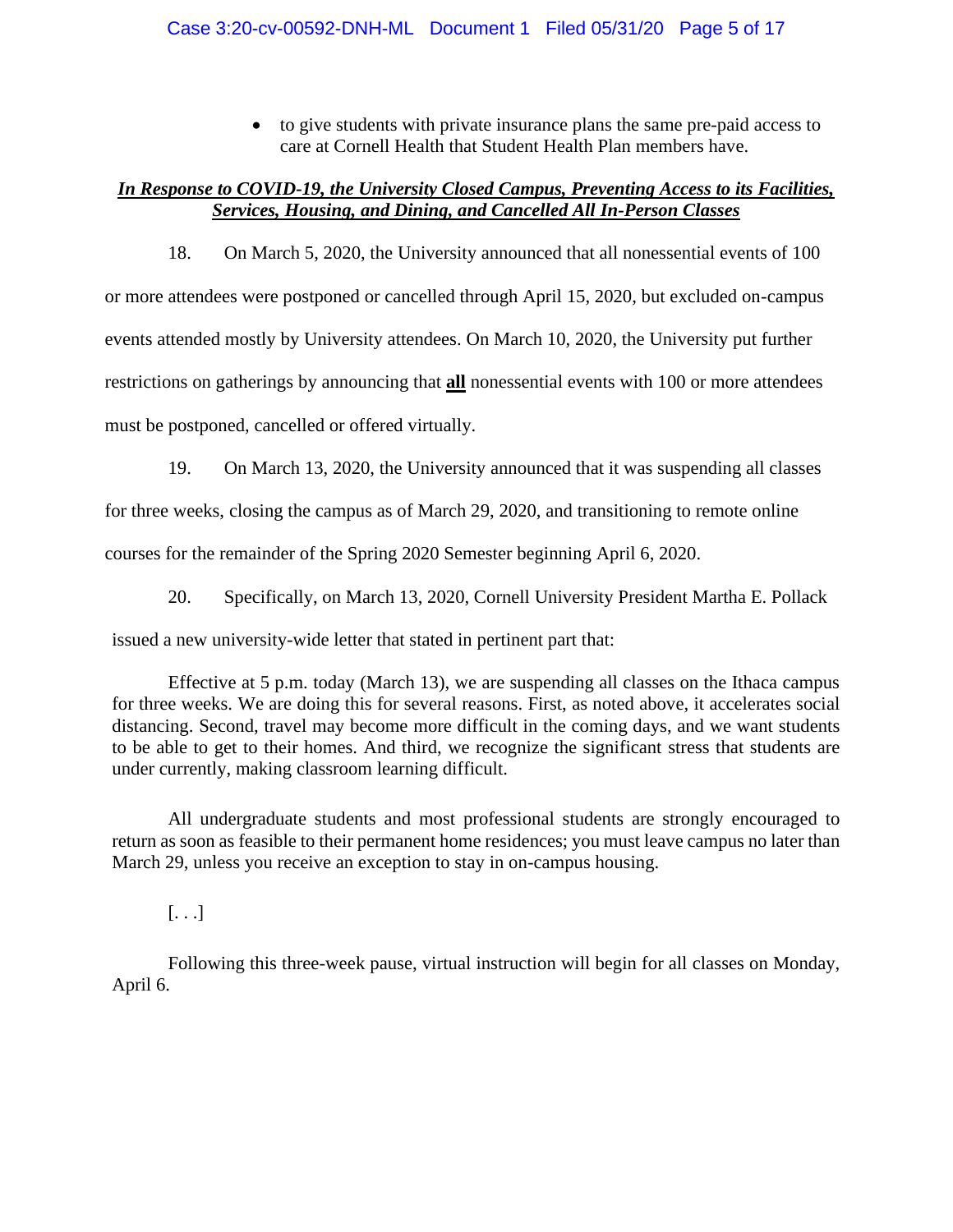#### Case 3:20-cv-00592-DNH-ML Document 1 Filed 05/31/20 Page 6 of 17

21. The University has not held any in-person classes since March 13, 2020. All classes that have continued since April 6, 2020 have only been offered in a remote online format with no in-person instruction or interaction.

22. Cornell University's website states that "[a]ll students without permission to remain in on-campus housing were required to depart by March 29. For students who have departed campus housing, a credit will be applied to their bursar account for their housing and dining contracts for the remainder of the semester." Specifically, it states that "[r]esidents of oncampus housing received a prorated emergency financial assistance credit, calculated from March 29 to the end of their housing contracts."

23. On March 16, 2020, Vice President for Student and Campus Life, Ryan Lombardi, and Vice President and Chief Human Resources Officer, Mary Opperman, announced that starting on March 17, the University would be closing all indoor recreation, fitness and athletic facilities, will be limiting all campus dining and food facilities to take-out only, and prohibiting access to the University libraries.

24. Specifically, with regard to the services the Health Fee was intended to cover,

• Effective March 17, 2020, Students must call to schedule all services, including urgent in-person visits and routine phone/online services. In-person services will be limited to urgent care needs only. Routine medical and mental health services will be provided via phone or secure online portal. Walk-in services without an appointment will not be available.

25. Most of the services for which the Student Activity Fee were assessed were also terminated at or about this time, with only limited virtual events offered moving forward.

26. The University posted information regarding reimbursement of the Mandatory Fee's on its website:

a. With regard to Student Activity Fees: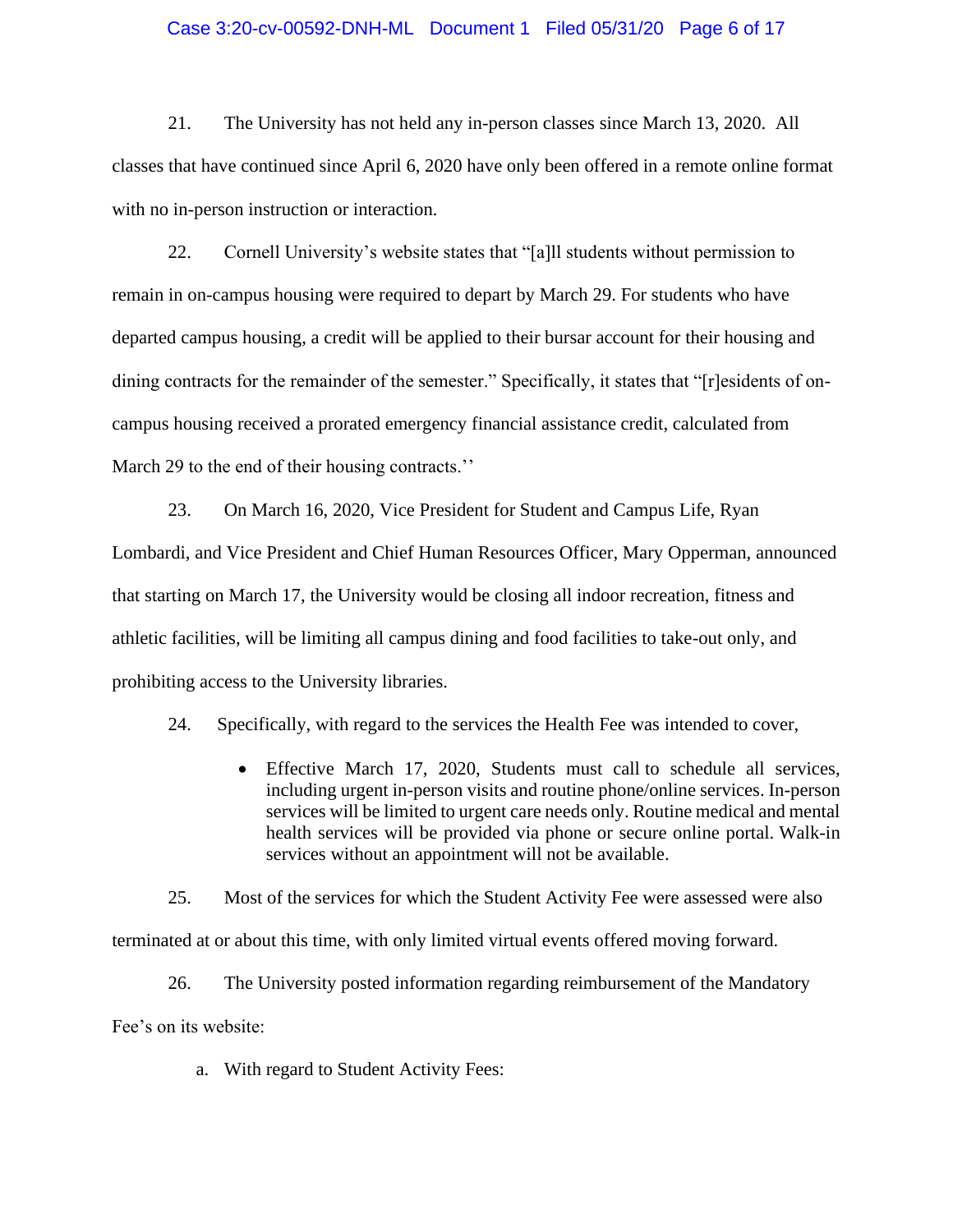The Student Activity Fee, which is managed by the Student Assembly, will not be refunded. Many of the funds that were not already spent this year were generously donated to Cornell's Access Fund by the Student Assembly members. The Access Fund helped students return home and get necessary support for their virtual learning. Some student groups will be working to provide virtual programming and events, and we have also put together a page for virtual engagement opportunities.

b. With regard to the Health Fee:

Refunds for the university's Student Health Plan (SHP) and Student Health Fee are not available, as they provide a critical safety net to ensure that all students, regardless of location, have access to quality and affordable healthcare during the COVID-19 pandemic. They also fund Cornell Health services, which now include telehealth medical and mental health services for students in the United States, as well as support and care management services wherever students reside. For more information, visit the Student Health Benefits website.

27. In tacit acknowledgement that not rebating a pro-rata portion of the Mandatory

Fees was improper for the period when there were no on-campus activities and only distanced

online learning, the University has decided not to collect a Health Fee for students enrolled in

courses during Summer 2020 sessions.

## *The University's Online Courses Are Subpar to In-Person Instruction, For Which Plaintiff and the Class Members Contracted with the University to Receive by Paying Tuition and Fees*

28. Students attending the Cornell University's Spring 2020 semester did not choose

to attend an online institution of higher learning, but instead chose to enroll in the University's

in-person educational program.

29. On its website, the University markets the University's on-campus experience as a benefit of enrollment: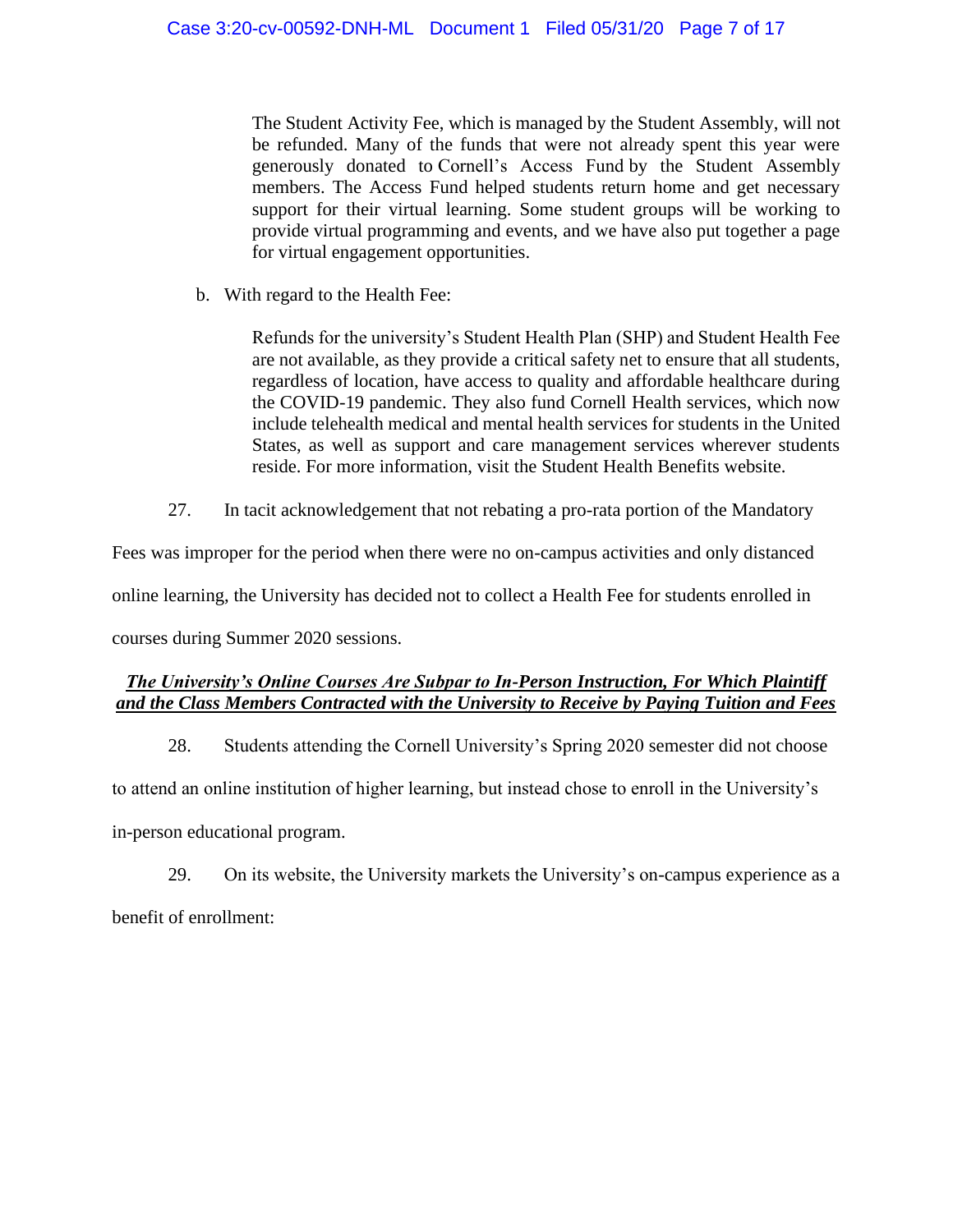## **Living and Learning on Campus**

Wondering where you'll live? Whether you move into one of our themed program house communities or into a traditional residence hall, you'll be in close proximity to community centers, dining halls, fitness and recreation facilities, and other resources.

All of Cornell's residence halls have live-in student and professional staff members who offer support and a wealth of social and educational programs to facilitate your transition to Cornell. They will help you learn about yourself and those around you, and will assist in building an inclusive community. Interested in being part of shaping this community from the beginning? Consider joining your community's Hall Council!

## **Where to Live, Where to Eat**

At Cornell, you'll have one of the best learning experiences - and one of the best living experiences, too. During your first days on campus, you'll meet more than 3,200 new students who bring a variety of cultures, experiences, and interests. You'll have the chance to explore your new "home" as you settle into one of our many campus residential communities, and also get your first taste of Cornell dining (ranked by Princeton Review as one of the top 10 among U.S. colleges and universities for best campus food).

## **Housing**

First-year students and second-year students are guaranteed campus housing.

## **Dining**

Cornell dining is known for its great variety and its great taste! It's a culinary experience rarely found on a college campus, and one you'll be able to share and enjoy with your fellow Cornellians every day. You'll find plenty of variety and convenience with nearly 30 dining locations across campus, including 10 All-You-Care-to-Eat dining rooms.

# **Just for Fun at Cornell**

There is so much to see and do at Cornell and in Ithaca. Enjoy the great outdoors and a musical performance, or hang out in Collegetown for the night with friends and classmates. Experience what Cornell has to offer beyond the classroom.

# **Recreation and Sports**

Whether it's cheering on the "Big Red" at a hockey or basketball game, scaling cliffs as part of Cornell's Outdoor Education program, or participating in an intramural dodgeball league, Cornell has plenty to offer on the sports and fitness front.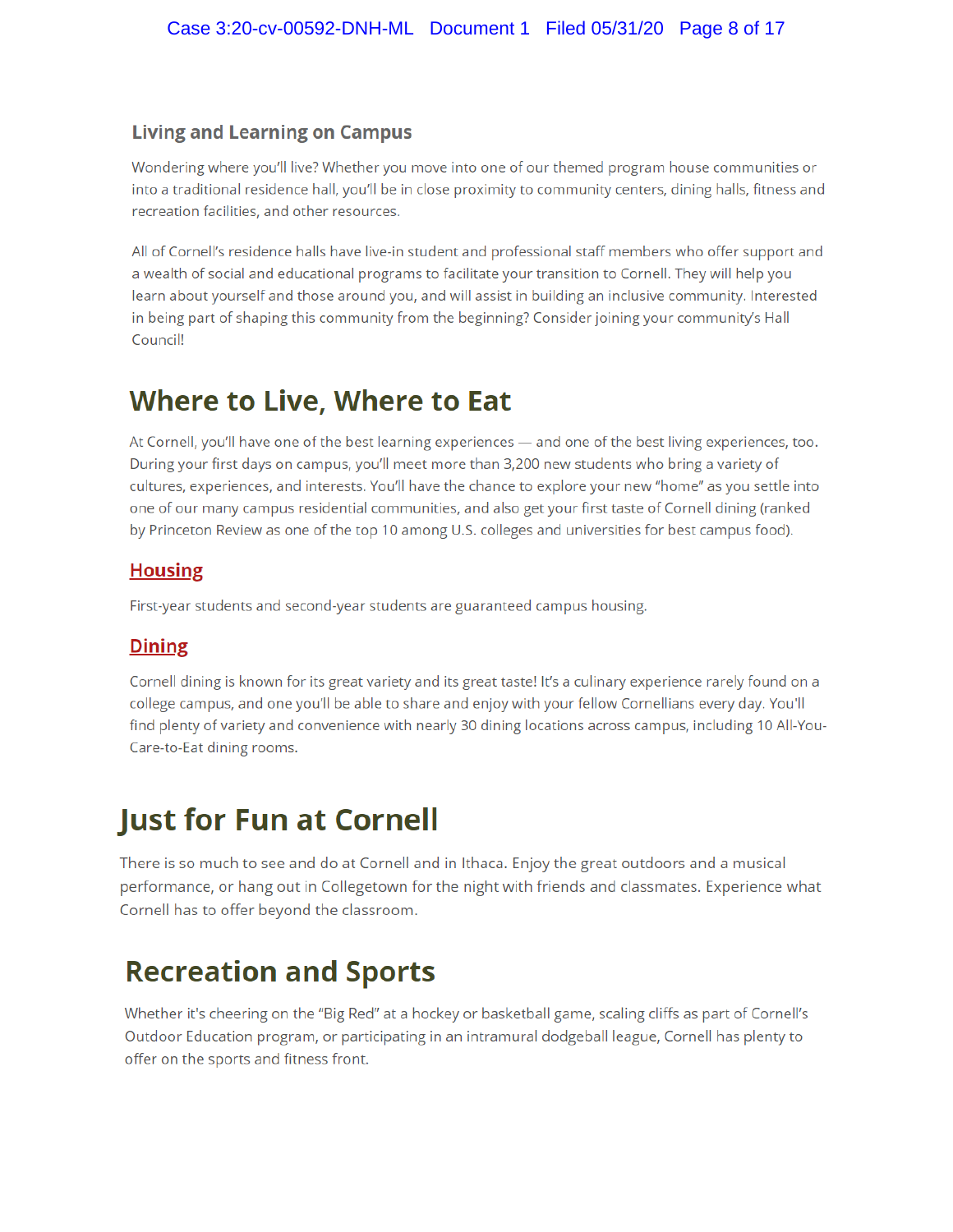## **Study Spots**

When Cornell University first opened its doors, its library of about 18,000 volumes was temporarily housed in two rooms of Morrill Hall.

Now the Cornell University Library is one of the 10 largest academic research libraries in the U.S. and a great study spot for Cornell students. Cornell's graduating seniors consistently rank the Library as the No. 1 service on campus. See all that the library has to offer.

Cornell also has additional subject-specific libraries on campus for students' use, from the Physical Sciences Library to the Fine Arts Library. Here is a complete list.

30. The online learning options being offered to the University's students are sub-par in practically every aspect as compared to what the educational experience afforded Plaintiff and the members of the Class once was. During the online portion of the Spring 2020 semester, the University principally used programs by which previously recorded lectures were posted online for students to view on their own, or by virtual Zoom meetings. Therefore, there was a lack of classroom interaction among teachers and students and among students that is instrumental in interpersonal skill development. Further, the online formats being used by Cornell University do not require memorization or the development of strong study skills given the absence of any possibility of being called on in class and the ability to consult books and other materials when taking exams.

31. Students have been deprived of the opportunity for collaborative learning and inperson dialogue, feedback, and critique.

32. Access to facilities such as libraries, laboratories, computer labs, and study rooms, are also integral to a college education, and access to the myriad activities offered by campus life fosters social development and independence, and networking for future careers, all substantial and materials parts of the basis upon which the Cornell University can charge the tuition it charges, are not being provided.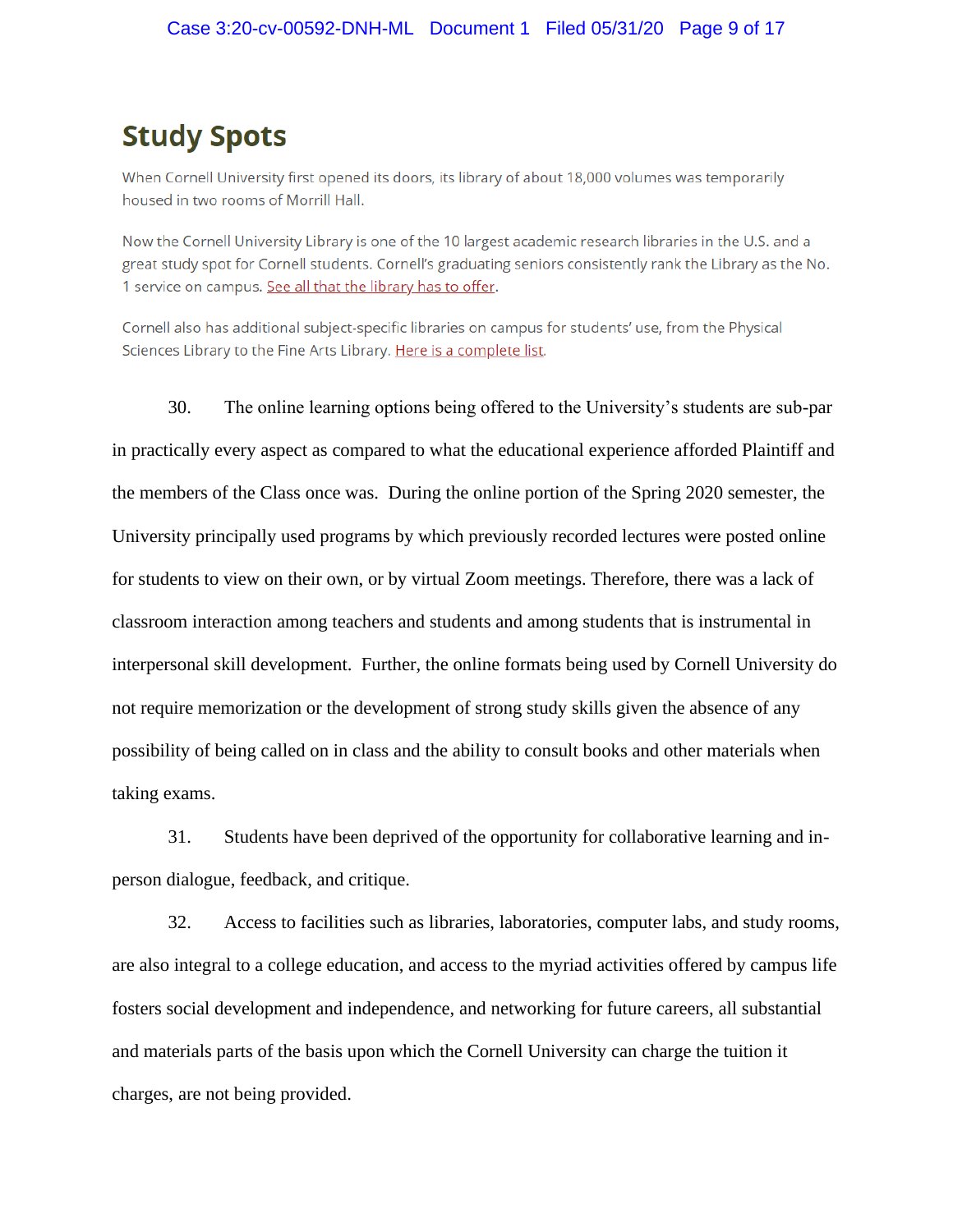#### Case 3:20-cv-00592-DNH-ML Document 1 Filed 05/31/20 Page 10 of 17

33. The University has not made any refund of any portion of the tuition Plaintiff and the members of the Class paid for the Spring 2020 semester for the period it moved to subpar online distance learning.

34. Nor has the University refunded any portion of the Mandatory Fees it collected from Plaintiff and the members of the Class for the Spring 2020 semester even though it closed or ceased operating the services and facilities for which the Mandatory Fees were intended to pay and even though the University has determined not to charge a portion of the Mandatory Fees for the Summer 2020 session because teaching will be conducted by off-campus online learning.

35. There are also members of the Class who were unable to leave the campus prior to March 29, 2020. These members of the Class should not be penalized by the University and are entitled to a pro-rata refund of housing and dining charges for the remaining days of the Spring 2020 semester after these students left.

36. Plaintiff and the Class members are therefore entitled to a pro-rated refund of the tuition and Mandatory Fees they paid for the Spring 2020 semester and any students who were unable to leave the campus prior to March 29, 2020 should be entitled to a pro-rata refund of housing and dining charges that they paid or were paid on their behalf for the Spring 2020 semester for the remaining days of that semester after they left the campus.

#### **CLASS ACTION ALLEGATIONS**

37. Plaintiff brings this case individually and, pursuant to Rule 23 of the Federal Rules of Civil Procedure, on behalf of the class defined as: All persons who paid tuition and/or the Mandatory Fees for a student to attend in-person class(es) during the Spring 2020 semester at Cornell University but had their class(es) moved to online learning (the "Class").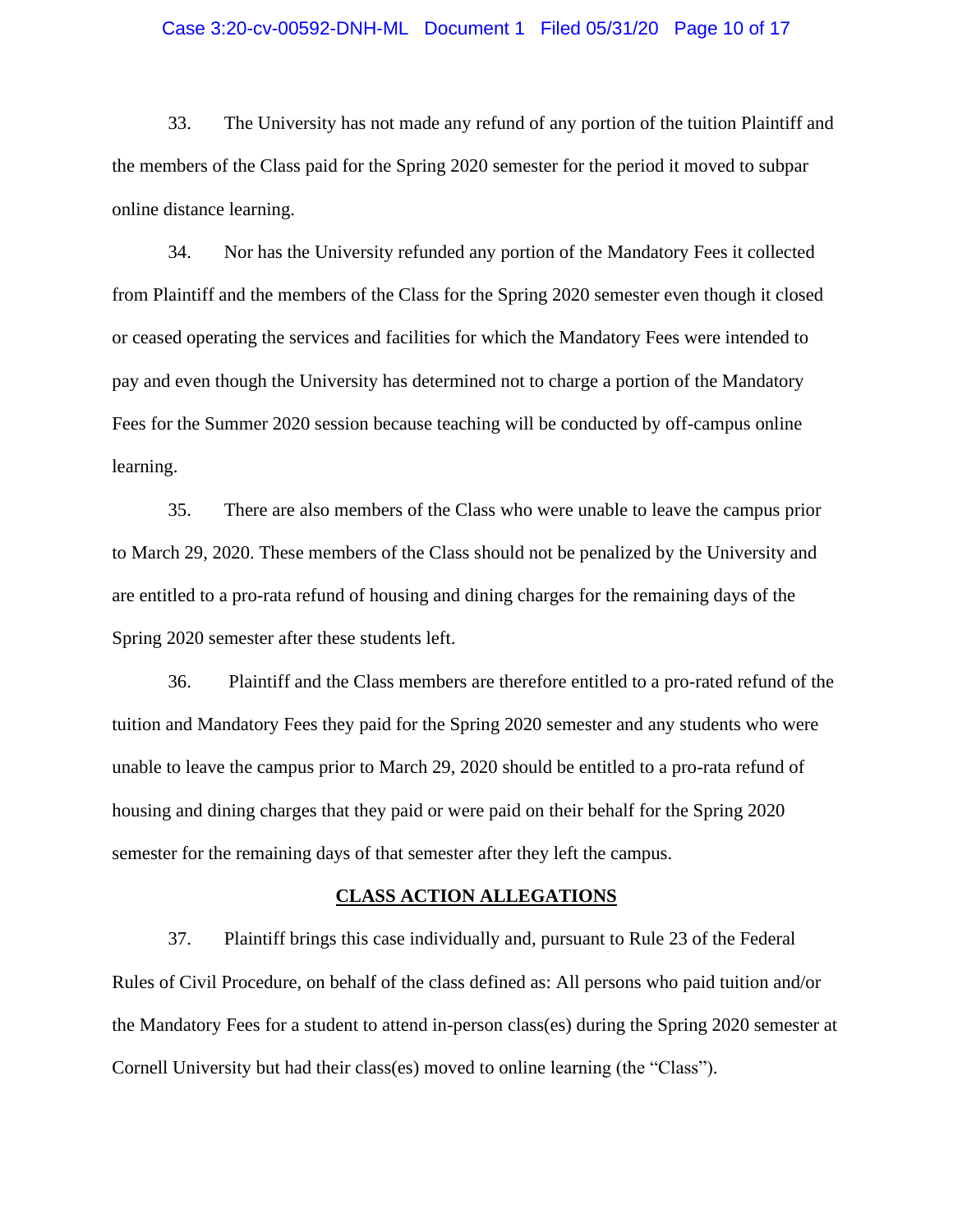#### Case 3:20-cv-00592-DNH-ML Document 1 Filed 05/31/20 Page 11 of 17

38. This action has been brought and may properly be maintained on behalf of the Class proposed herein under the criteria of Rule 23 of the Federal Rules of Civil Procedure.

39. The requirements of Rule  $23(a)(1)$  are satisfied. The Class is so numerous that joinder of all members is impracticable. Although the precise number of Class members is unknown to Plaintiff, the University has reported that 15,043 undergraduate, 6,284 graduate students, and 2,700 professional students enrolled for the 2019-2020 school year. The names and addresses of all such students are known to the University and can be identified through the University's records. Class members may be notified of the pendency of this action by recognized, Court-approved notice dissemination methods, which may include U.S. Mail, electronic mail, Internet postings, and/or published notice.

40. The requirements of Rule  $23(a)(2)$  are satisfied. There are questions of law and fact common to the members of the Class including, without limitation:

- a. Whether the University accepted money from Plaintiff and the Class members in exchange for the promise to provide an in-person and on-campus live education, as well as certain facilities and services throughout the Spring 2020 semester;
- b. Whether Defendant breached its contracts with Plaintiff and the members of the Class by failing to provide them with an in-person and on-campus live education after March 13, 2020;
- c. Whether Defendant breached its contracts with Plaintiff and the Class by failing to provide the services and facilities to which the Mandatory Fees pertained after mid-March 2020;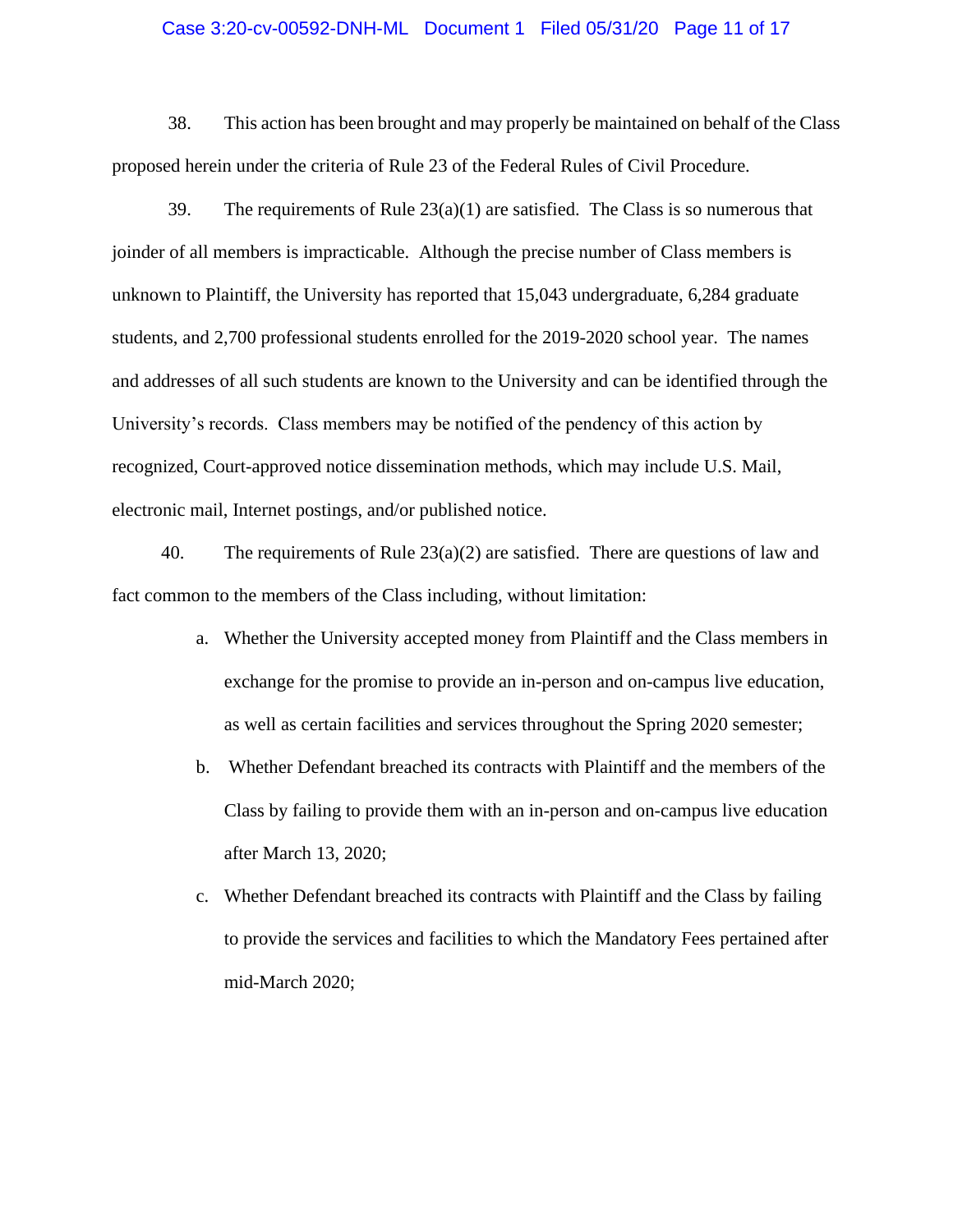- d. Whether Defendant breached its contracts with Plaintiff and members of the Class by requiring them to leave the University housing they had paid for by March 29 or forfeit any refund; and
- e. The amount of damages and other relief to be awarded to Plaintiff and the Class members.

41. The requirements of Rule 23(a)(3) are satisfied. Plaintiff's claims are typical of the claims of the members of the Class because Plaintiff and the other Class members each contracted with Defendant for it to provide an in-person and on-campus live education for the tuition they paid and the services and facilities for the Mandatory Fees that they paid, that the University stopped providing in mid-March.

42. The requirements of Rule  $23(a)(4)$  are satisfied. Plaintiff is an adequate class representative because his interests do not conflict with the interests of the other Class members who he seeks to represent, Plaintiff has retained competent counsel who are experienced in complex class action litigation, and Plaintiff intends to prosecute this action vigorously. Class members' interests will be fairly and adequately protected by Plaintiff and his counsel.

43. Class certification of Plaintiff's claims is also appropriate pursuant to Rule 23(b)(3) because the above questions of law and fact that are common to the Class predominate over questions affecting only individual members of the Class, and because a class action is superior to other available methods for the fair and efficient adjudication of this litigation. The damages or financial detriment suffered by individual Class members are relatively small compared to the burden and expense of individual litigation of their claims against the University. It would, thus, be virtually impossible for the Class, on an individual basis, to obtain effective redress for the wrongs committed against them. Furthermore, individualized litigation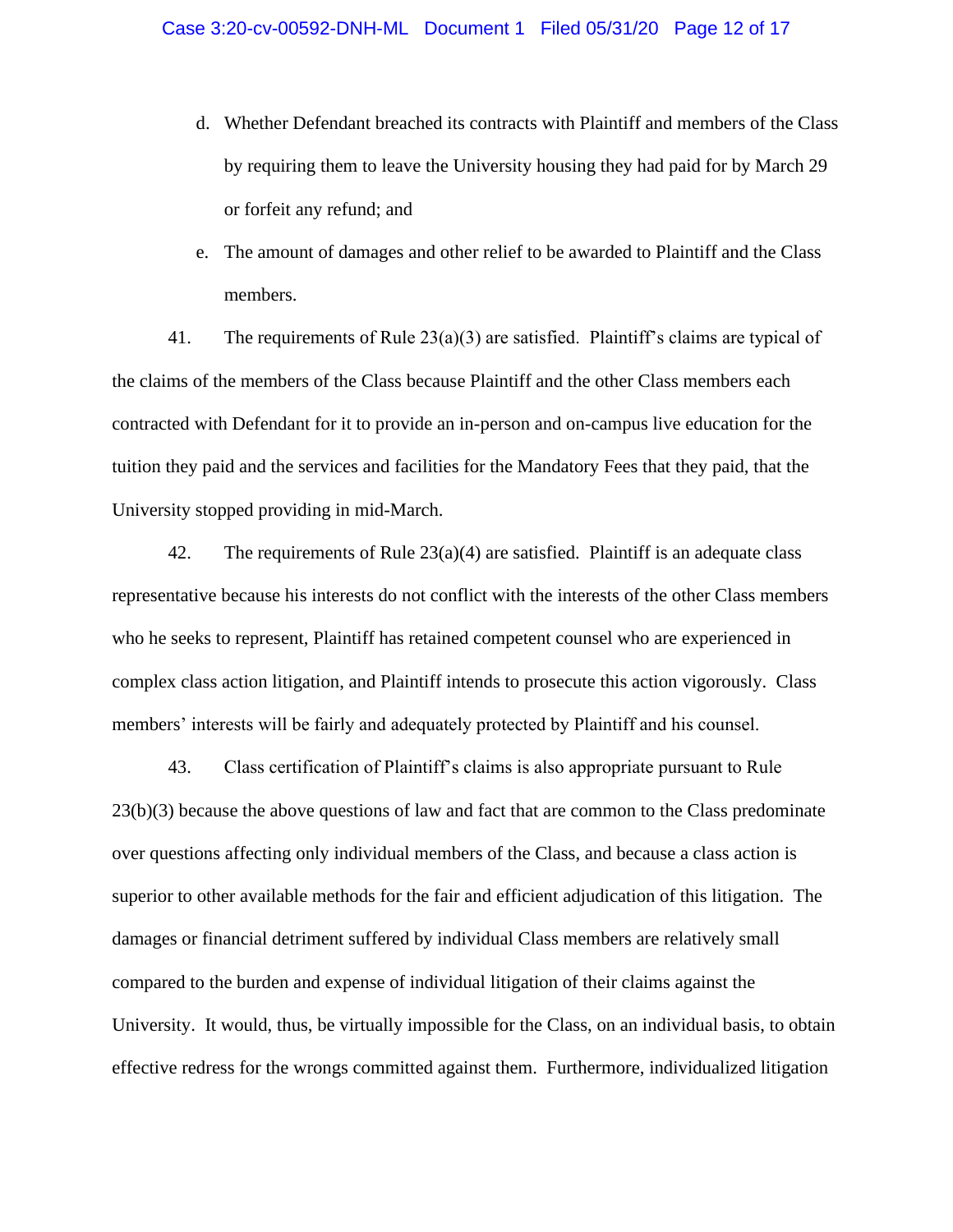#### Case 3:20-cv-00592-DNH-ML Document 1 Filed 05/31/20 Page 13 of 17

would create the danger of inconsistent or contradictory judgments arising from the same set of facts. Individualized litigation would also increase the delay and expense to all parties and the court system from the issues raised by this action. By contrast, the class action device provides the benefits of adjudication of these issues in a single proceeding, economies of scale, and comprehensive supervision by a single court, and presents no unusual management difficulties under the circumstances.

#### **FIRST CLAIM FOR RELIEF**

### **BREACH OF CONTRACT (On Behalf of Plaintiff and the Class)**

44. Plaintiff repeats and re-alleges the factual allegations above, as if fully alleged herein.

45. Plaintiff brings this claim individually and on behalf of the members of the Class.

46. By paying the University tuition and Mandatory Fees for the Spring 2020 semester, the University agreed to, among other things, provide an in-person and on-campus live education as well as the services and facilities to which the Mandatory Fees they paid pertained throughout the Spring 2020 semester. As a result, Plaintiff and each member of the Class entered into a binding contract with the University.

47. The University has breached its contract with Plaintiff and the Class by failing to provide the promised in-person and on-campus live education as well as the services and facilities to which the Mandatory Fees pertained throughout the Spring 2020 semester, yet has retained monies paid by Plaintiff and the Class for a live in-person education and access to these services and facilities during the entire Spring 2020 semester. Plaintiff and the members of the Class have therefore been denied the benefit of their bargain.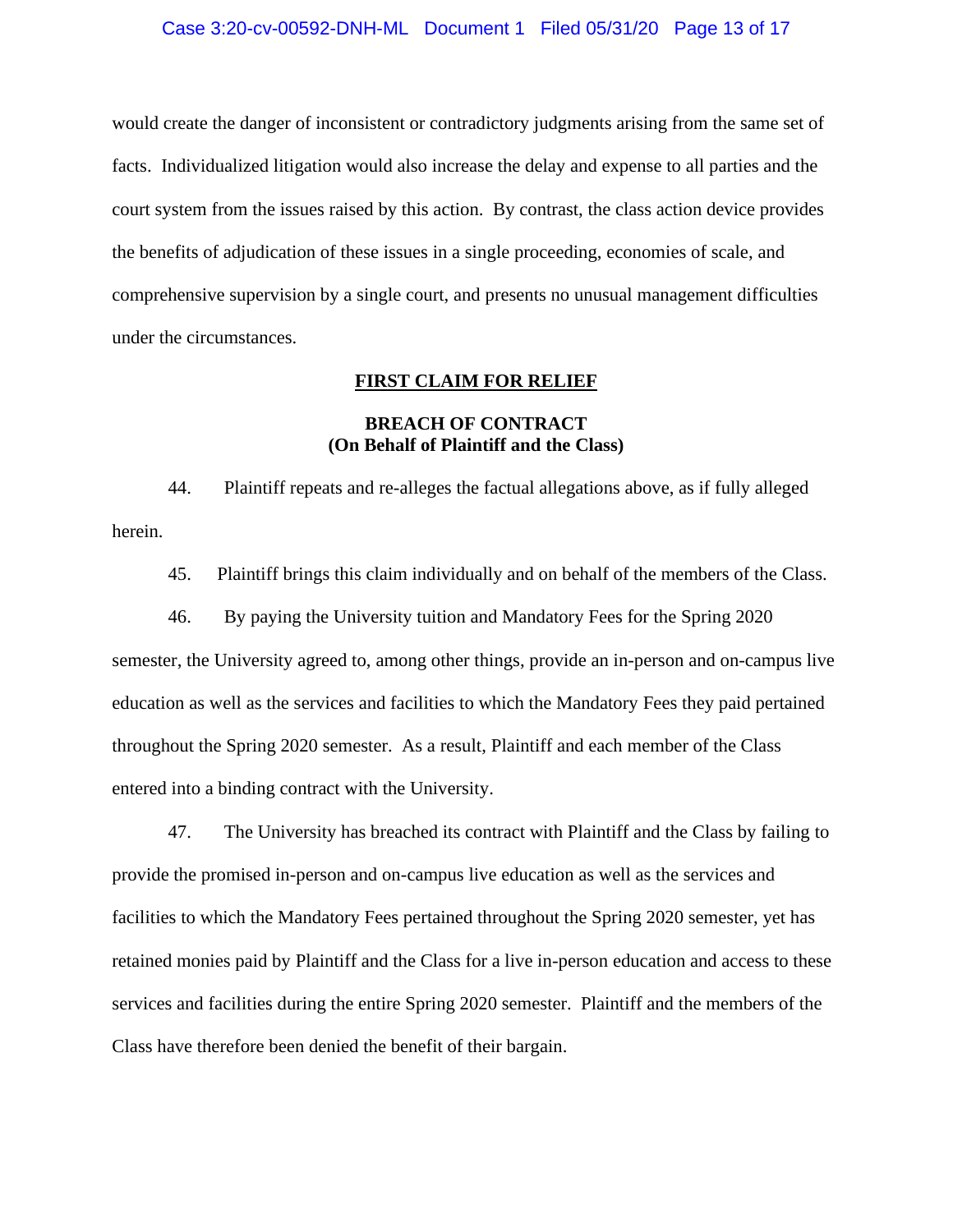#### Case 3:20-cv-00592-DNH-ML Document 1 Filed 05/31/20 Page 14 of 17

48. The University further cancelled one week of the scheduled Spring 2020 semester that Plaintiff and the Class had paid tuition to receive education during.

49. Plaintiff and the members of the Class have suffered damages as a direct and proximate result of the University's breach in the amount of the prorated portion of the tuition and Mandatory Fees they each paid during the portion of time the Spring 2020 semester in which in-person classes were discontinued and facilities were closed by the University, as well as any unused housing and meal plans for those Class members who moved out on or after March 29, 2020.

50. The University should return such portions of the tuition, Mandatory Fees, and housing and meal plans to Plaintiff and each Class Member.

#### **SECOND CLAIM FOR RELIEF**

### **UNJUST ENRICHMENT (On Behalf of Plaintiff and the Class)**

51. Plaintiff repeats and re-alleges the factual allegations above, as if fully alleged herein.

52. Plaintiff brings this claim individually and on behalf of the members of the Class in the alternative to the First Claim for Relief, to the extent it is determined that Plaintiff and the Class do not have an enforceable contract with the University regarding the relief requested herein.

53. Plaintiff and members of the Class conferred a benefit on the University in the form of tuition and Mandatory Fees paid for the Spring 2020 semester. The payment of this tuition and Mandatory Fees was to be in exchange for an in-person, on-campus educational experience to be provided to Plaintiff and the members of the Class throughout the Spring 2020 semester. Similarly, the payment of University housing and dining fees for the Spring 2020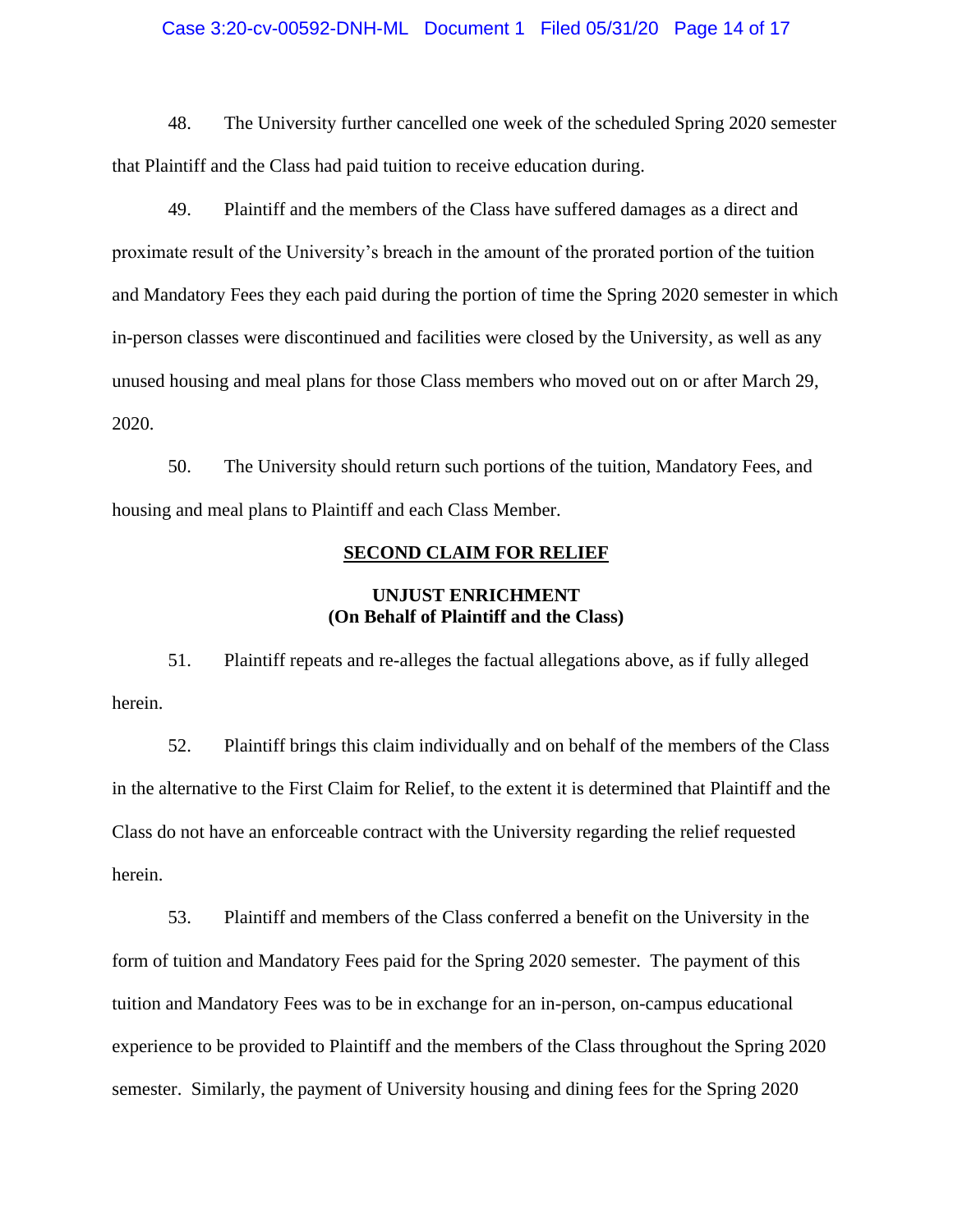#### Case 3:20-cv-00592-DNH-ML Document 1 Filed 05/31/20 Page 15 of 17

semester conferred a benefit on the University that was intended to provide housing and dining for such students throughout the Spring 2020 semester.

54. The University has retained the full benefit of the tuition and Mandatory Fee payments by Plaintiff and the members of the Class for the Spring 2020 semester, yet has failed to provide the quality of education and services and facilities for which tuition and the Mandatory Fees were paid, including those for an in-person and on-campus live education, and access to the University's services and facilities.

55. The University has retained the full benefit of the housing and dining fees paid by those Class members who were unable to move out of University housing on or before March 29, 2020.

56. The University further retained the full benefit of the tuition payments by Plaintiff and the members of the Class for the Spring 2020 semester, yet failed to provide the entire semester of education – cancelling one week of the scheduled semester.

57. The University's retention of the portion of the tuition and Mandatory Fees during the period of time the University has been closed, and Plaintiff and the members of the Class have been denied an in-person and on-campus live education and access to the services and facilities for which the Mandatory Fees were paid, is unjust and inequitable under the circumstances. Similarly, the University's retention of the portion of the value of housing and dining fees following move outs by Class members after March 29, 2020 is also unjust and inequitable.

58. Accordingly, the University has been unjustly enriched in the amount of the prorated tuition and Mandatory Fees it retained during the portion of time the Spring 2020 semester in which in-person classes were discontinued and facilities were closed by the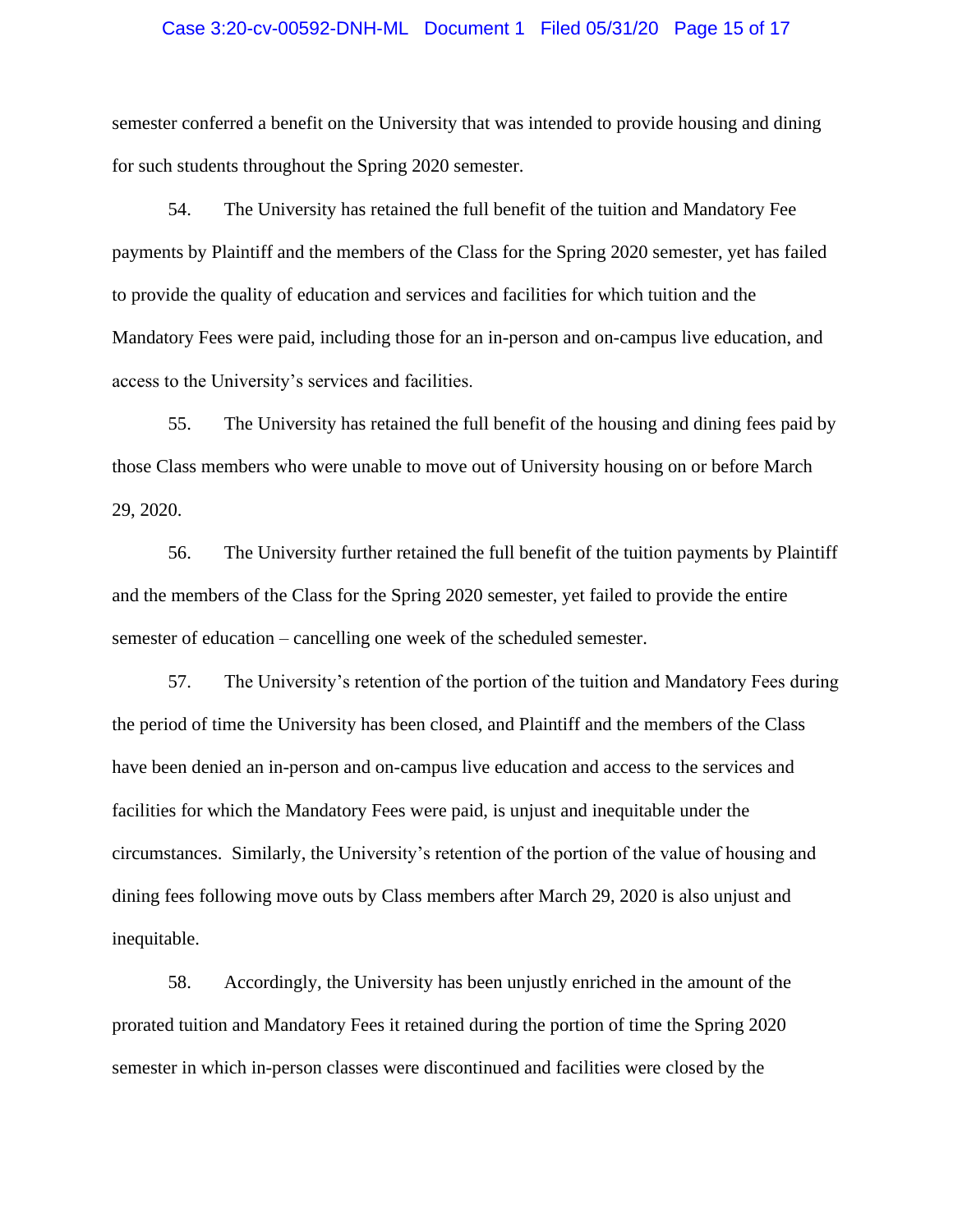#### Case 3:20-cv-00592-DNH-ML Document 1 Filed 05/31/20 Page 16 of 17

University, as well as any unused housing and meal plans for those who were unable to move out of University housing by March 29, 2020.

#### **PRAYER FOR RELIEF**

WHEREFORE, Plaintiff respectfully requests that judgment be entered in favor of Plaintiff and the Class against Defendant as follows:

- (a) For an order certifying the Class under Rule 23 of the Federal Rules of Civil Procedure and naming Plaintiff as representative of the Class and Plaintiff's attorneys as Class Counsel to represent the Class;
- (b) For an order finding in favor of Plaintiff and the Class on all counts asserted herein;
- (c) For compensatory damages in an amount to be determined by the trier of fact;
- (d) For an order of restitution and all other forms of equitable monetary relief;
- (e) Awarding Plaintiff's reasonable attorneys' fees, costs, and expenses;
- (f) Awarding pre- and post-judgment interest on any amounts awarded; and,
- (g) Awarding such other and further relief as may be just and proper.

#### **DEMAND FOR TRIAL BY JURY**

Pursuant to the Federal Rule of Civil Procedure 38(b), Plaintiff demands a trial by jury of any and all issues in this action so triable of right.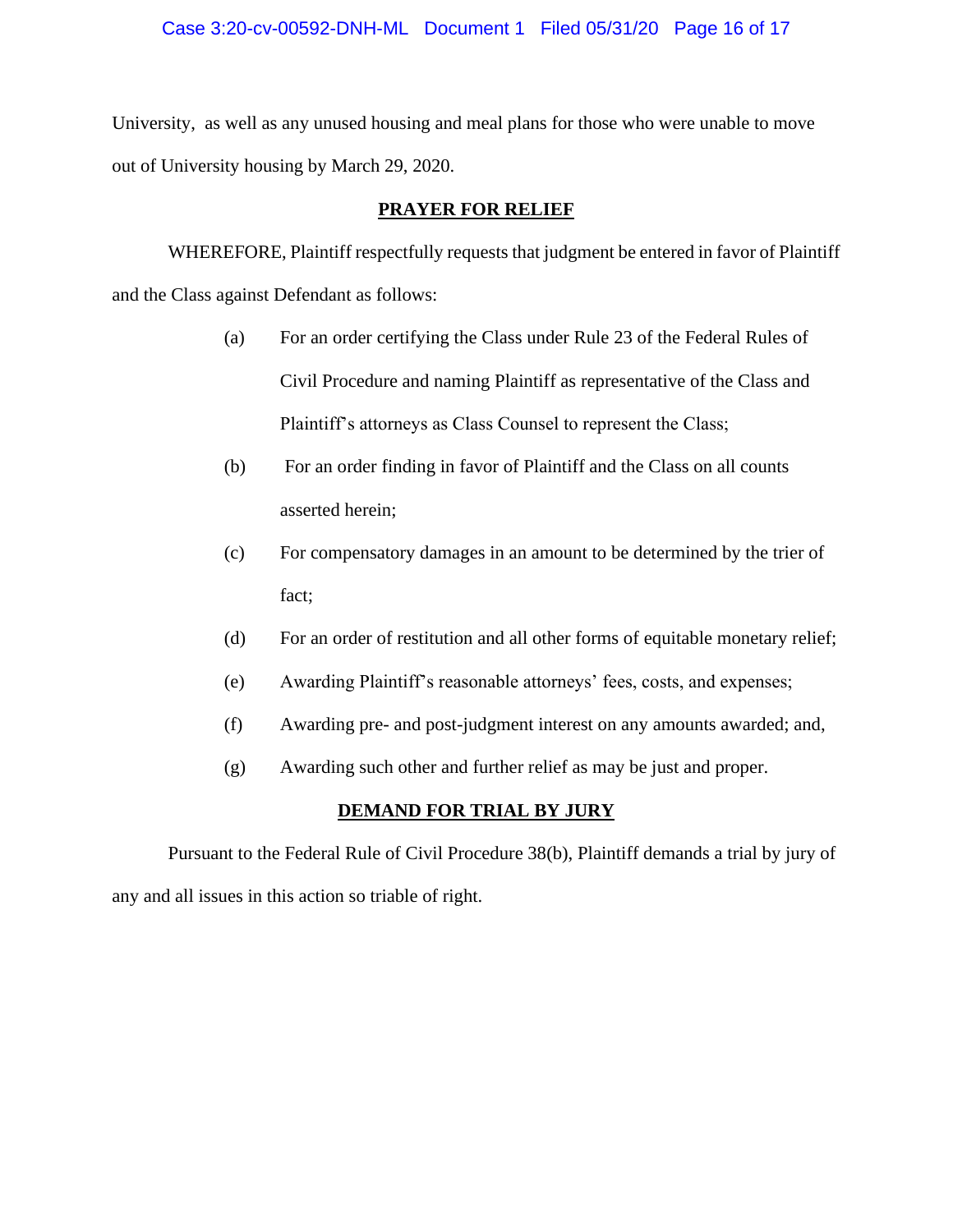Dated: May 21, 2020 Respectfully submitted,

*s/ Gary F. Lynch*

Gary F. Lynch Edward W. Ciolko **CARLSON LYNCH LLP** 1133 Penn Avenue 5th Floor Pittsburgh, PA 15222 P (412) 322-9243 F. (412) 231-0246 E. glynch@carlsonlynch.com eciolko@carlsonlynch.com kiverson@carlsonlynch.com

*Counsel for Plaintiff and Proposed Class*

*s/ John C. Cherundolo* John C. Cherundolo Bar Roll No.: 101339 **CHERUNDOLO LAW FIRM, PLLC** AXA Tower I,  $15<sup>th</sup>$  Floor 100 Madison Street Syracuse, NY 13202 P: (315) 449-9500 F: (315) 449-9804 E: jcherundolo@cheurndololawfirm.com

*Co-Local Counsel for Plaintiff and Proposed Class*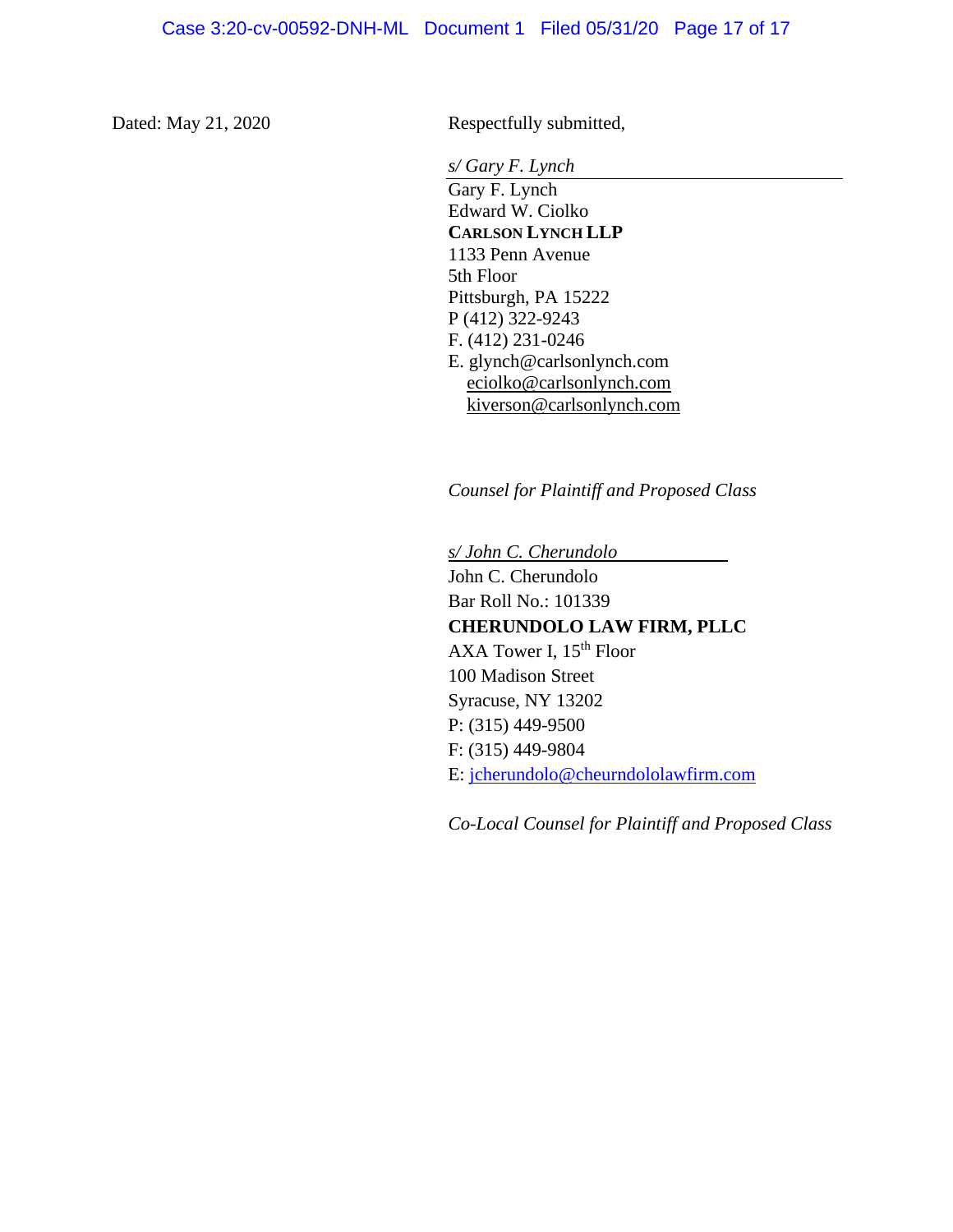# JS 44 (Rev. 09/19) **CIVIL COVER SHEET** Case 3:20-cv-00592-DNH-ML Document 1-1 Filed 05/31/20 Page 1 of 2

The JS 44 civil cover sheet and the information contained herein neither replace nor supplement the filing and service of pleadings or other papers as required by law, except as provided by local rules of court. This form,

| I. (a) PLAINTIFFS<br>AHNAF RAHMAN, on behalf of himself and all others similarly situated,                                                                                                                                                                                                                                                                                                                                                                                                                                                                                                                                                                  |                                                                                                                                                                                                                                                                                                                                                                                                                                                                                                                                                                                                                              | DEFENDANTS<br>CORNELL UNIVERSITY,                                                                                                                                                                                                                                                                                                                                                                                                                                                                                                                                                                                                                                                                                              |                                                                                                                                                                                                                                                          |                                                                                                                                                                                                                                                                                                                                                                                                                       |                                                                                                                                                                                                                                                                                                                                                                                                                                                                                                                             |                                                                 |                                                                                                                                                                                                                                                                                                                                                                                                                                                                                                                                                                                                                                                                                                                                                                           |                                                       |  |  |  |
|-------------------------------------------------------------------------------------------------------------------------------------------------------------------------------------------------------------------------------------------------------------------------------------------------------------------------------------------------------------------------------------------------------------------------------------------------------------------------------------------------------------------------------------------------------------------------------------------------------------------------------------------------------------|------------------------------------------------------------------------------------------------------------------------------------------------------------------------------------------------------------------------------------------------------------------------------------------------------------------------------------------------------------------------------------------------------------------------------------------------------------------------------------------------------------------------------------------------------------------------------------------------------------------------------|--------------------------------------------------------------------------------------------------------------------------------------------------------------------------------------------------------------------------------------------------------------------------------------------------------------------------------------------------------------------------------------------------------------------------------------------------------------------------------------------------------------------------------------------------------------------------------------------------------------------------------------------------------------------------------------------------------------------------------|----------------------------------------------------------------------------------------------------------------------------------------------------------------------------------------------------------------------------------------------------------|-----------------------------------------------------------------------------------------------------------------------------------------------------------------------------------------------------------------------------------------------------------------------------------------------------------------------------------------------------------------------------------------------------------------------|-----------------------------------------------------------------------------------------------------------------------------------------------------------------------------------------------------------------------------------------------------------------------------------------------------------------------------------------------------------------------------------------------------------------------------------------------------------------------------------------------------------------------------|-----------------------------------------------------------------|---------------------------------------------------------------------------------------------------------------------------------------------------------------------------------------------------------------------------------------------------------------------------------------------------------------------------------------------------------------------------------------------------------------------------------------------------------------------------------------------------------------------------------------------------------------------------------------------------------------------------------------------------------------------------------------------------------------------------------------------------------------------------|-------------------------------------------------------|--|--|--|
| <b>(b)</b> County of Residence of First Listed Plaintiff<br>Maricopa<br>(EXCEPT IN U.S. PLAINTIFF CASES)<br>(c) Attorneys (Firm Name, Address, and Telephone Number)<br>Carlson Lynch LLP, 1133 Penn Ave., 5th Floor, Pittsburgh, PA 15222<br>(412) 322-9243 -and- Cherundolo Law Firm, PLLC, AXA Tower I, 15th<br>Floor, 100 Madison Street, Syracuse, NY 13202 (315) 449-9500                                                                                                                                                                                                                                                                             |                                                                                                                                                                                                                                                                                                                                                                                                                                                                                                                                                                                                                              |                                                                                                                                                                                                                                                                                                                                                                                                                                                                                                                                                                                                                                                                                                                                |                                                                                                                                                                                                                                                          | County of Residence of First Listed Defendant<br>Tompkins<br>(IN U.S. PLAINTIFF CASES ONLY)<br>IN LAND CONDEMNATION CASES, USE THE LOCATION OF<br>NOTE:<br>THE TRACT OF LAND INVOLVED.<br>Attorneys (If Known)                                                                                                                                                                                                        |                                                                                                                                                                                                                                                                                                                                                                                                                                                                                                                             |                                                                 |                                                                                                                                                                                                                                                                                                                                                                                                                                                                                                                                                                                                                                                                                                                                                                           |                                                       |  |  |  |
| II. BASIS OF JURISDICTION (Place an "X" in One Box Only)                                                                                                                                                                                                                                                                                                                                                                                                                                                                                                                                                                                                    |                                                                                                                                                                                                                                                                                                                                                                                                                                                                                                                                                                                                                              |                                                                                                                                                                                                                                                                                                                                                                                                                                                                                                                                                                                                                                                                                                                                |                                                                                                                                                                                                                                                          | <b>III. CITIZENSHIP OF PRINCIPAL PARTIES</b> (Place an "X" in One Box for Plaintiff                                                                                                                                                                                                                                                                                                                                   |                                                                                                                                                                                                                                                                                                                                                                                                                                                                                                                             |                                                                 |                                                                                                                                                                                                                                                                                                                                                                                                                                                                                                                                                                                                                                                                                                                                                                           |                                                       |  |  |  |
| $\Box$ 1 U.S. Government<br><b>1</b> 3 Federal Question<br>Plaintiff<br>(U.S. Government Not a Party)                                                                                                                                                                                                                                                                                                                                                                                                                                                                                                                                                       |                                                                                                                                                                                                                                                                                                                                                                                                                                                                                                                                                                                                                              |                                                                                                                                                                                                                                                                                                                                                                                                                                                                                                                                                                                                                                                                                                                                | (For Diversity Cases Only)<br>and One Box for Defendant)<br><b>DEF</b><br><b>PTF</b><br><b>PTF</b><br>DEF<br>Citizen of This State<br>$\Box$ 1<br>$\Box$ 1<br>Incorporated or Principal Place<br>$\Box$ 4<br>$\mathbf{X}$ 4<br>of Business In This State |                                                                                                                                                                                                                                                                                                                                                                                                                       |                                                                                                                                                                                                                                                                                                                                                                                                                                                                                                                             |                                                                 |                                                                                                                                                                                                                                                                                                                                                                                                                                                                                                                                                                                                                                                                                                                                                                           |                                                       |  |  |  |
| $\Box$ 2 U.S. Government<br>Defendant                                                                                                                                                                                                                                                                                                                                                                                                                                                                                                                                                                                                                       | $\mathbb{Z}$ 4<br>Diversity<br>(Indicate Citizenship of Parties in Item III)                                                                                                                                                                                                                                                                                                                                                                                                                                                                                                                                                 |                                                                                                                                                                                                                                                                                                                                                                                                                                                                                                                                                                                                                                                                                                                                |                                                                                                                                                                                                                                                          | Citizen of Another State<br>$\mathbf{\times} 2$<br>1 2 Incorporated and Principal Place<br>$\Box$ 5<br>$\square$ 5<br>of Business In Another State<br>Citizen or Subject of a<br>$\Box$ 3 Foreign Nation<br>$\Box$ 6<br>$\Box$ 6<br>$\Box$ 3                                                                                                                                                                          |                                                                                                                                                                                                                                                                                                                                                                                                                                                                                                                             |                                                                 |                                                                                                                                                                                                                                                                                                                                                                                                                                                                                                                                                                                                                                                                                                                                                                           |                                                       |  |  |  |
|                                                                                                                                                                                                                                                                                                                                                                                                                                                                                                                                                                                                                                                             |                                                                                                                                                                                                                                                                                                                                                                                                                                                                                                                                                                                                                              |                                                                                                                                                                                                                                                                                                                                                                                                                                                                                                                                                                                                                                                                                                                                |                                                                                                                                                                                                                                                          | Foreign Country                                                                                                                                                                                                                                                                                                                                                                                                       |                                                                                                                                                                                                                                                                                                                                                                                                                                                                                                                             |                                                                 |                                                                                                                                                                                                                                                                                                                                                                                                                                                                                                                                                                                                                                                                                                                                                                           |                                                       |  |  |  |
| <b>IV. NATURE OF SUIT</b> (Place an "X" in One Box Only)<br><b>CONTRACT</b>                                                                                                                                                                                                                                                                                                                                                                                                                                                                                                                                                                                 |                                                                                                                                                                                                                                                                                                                                                                                                                                                                                                                                                                                                                              |                                                                                                                                                                                                                                                                                                                                                                                                                                                                                                                                                                                                                                                                                                                                |                                                                                                                                                                                                                                                          | <b>FORFEITURE/PENALTY</b>                                                                                                                                                                                                                                                                                                                                                                                             |                                                                                                                                                                                                                                                                                                                                                                                                                                                                                                                             |                                                                 | Click here for: Nature of Suit Code Descriptions.                                                                                                                                                                                                                                                                                                                                                                                                                                                                                                                                                                                                                                                                                                                         |                                                       |  |  |  |
| $\Box$ 110 Insurance<br>$\Box$ 120 Marine<br>$\Box$ 130 Miller Act<br>$\Box$ 140 Negotiable Instrument<br>$\Box$ 150 Recovery of Overpayment<br>& Enforcement of Judgment<br>151 Medicare Act<br>□ 152 Recovery of Defaulted<br><b>Student Loans</b><br>(Excludes Veterans)<br>$\Box$ 153 Recovery of Overpayment<br>of Veteran's Benefits<br>$\Box$ 160 Stockholders' Suits<br>X 190 Other Contract<br>□ 195 Contract Product Liability<br>196 Franchise<br><b>REAL PROPERTY</b><br>210 Land Condemnation<br>220 Foreclosure<br>$\Box$ 230 Rent Lease & Ejectment<br>$\Box$ 240 Torts to Land<br>245 Tort Product Liability<br>290 All Other Real Property | PERSONAL INJURY<br>$\Box$ 310 Airplane<br>□ 315 Airplane Product<br>Liability<br>$\Box$ 320 Assault, Libel &<br>Slander<br>□ 330 Federal Employers'<br>Liability<br>□ 340 Marine<br>345 Marine Product<br>Liability<br>□ 350 Motor Vehicle<br>□ 355 Motor Vehicle<br>Product Liability<br>360 Other Personal<br>Injury<br>362 Personal Injury -<br>Medical Malpractice<br><b>CIVIL RIGHTS</b><br>$\Box$ 440 Other Civil Rights<br>$\Box$ 441 Voting<br>$\Box$ 442 Employment<br>$\Box$ 443 Housing/<br>Accommodations<br>$\Box$ 445 Amer. w/Disabilities<br>Employment<br>446 Amer. w/Disabilities<br>Other<br>448 Education | <b>TORTS</b><br>PERSONAL INJURY<br>$\Box$ 365 Personal Injury -<br>Product Liability<br>367 Health Care/<br>Pharmaceutical<br>Personal Injury<br>Product Liability<br>□ 368 Asbestos Personal<br><b>Injury Product</b><br>Liability<br>PERSONAL PROPERTY<br>□ 370 Other Fraud<br>$\Box$ 371 Truth in Lending<br>380 Other Personal<br><b>Property Damage</b><br>□ 385 Property Damage<br>Product Liability<br><b>PRISONER PETITIONS</b><br><b>Habeas Corpus:</b><br>7 463 Alien Detainee<br>$\Box$ 510 Motions to Vacate<br>Sentence<br>□ 530 General<br>535 Death Penalty<br>Other:<br>$\Box$ 540 Mandamus & Other<br>$\Box$ 550 Civil Rights<br>555 Prison Condition<br>560 Civil Detainee -<br>Conditions of<br>Confinement |                                                                                                                                                                                                                                                          | 5 625 Drug Related Seizure<br>of Property 21 USC 881<br>$\Box$ 690 Other<br><b>LABOR</b><br>710 Fair Labor Standards<br>Act<br>720 Labor/Management<br>Relations<br>740 Railway Labor Act<br>751 Family and Medical<br>Leave Act<br>790 Other Labor Litigation<br>791 Employee Retirement<br>Income Security Act<br><b>IMMIGRATION</b><br>□ 462 Naturalization Application<br>$\Box$ 465 Other Immigration<br>Actions | <b>BANKRUPTCY</b><br>158 422 Appeal 28 USC 158<br>$\Box$ 423 Withdrawal<br>28 USC 157<br><b>PROPERTY RIGHTS</b><br>$\Box$ 820 Copyrights<br>□ 830 Patent<br>335 Patent - Abbreviated<br>New Drug Application<br>□ 840 Trademark<br><b>SOCIAL SECURITY</b><br>$\Box$ 861 HIA (1395ff)<br>$\Box$ 862 Black Lung (923)<br>$\Box$ 863 DIWC/DIWW (405(g))<br>□ 864 SSID Title XVI<br>$\Box$ 865 RSI (405(g))<br><b>FEDERAL TAX SUITS</b><br>□ 870 Taxes (U.S. Plaintiff<br>or Defendant)<br>□ 871 IRS-Third Party<br>26 USC 7609 |                                                                 | <b>OTHER STATUTES</b><br>375 False Claims Act<br>$\Box$ 376 Qui Tam (31 USC<br>3729(a)<br>$\Box$ 400 State Reapportionment<br>$\Box$ 410 Antitrust<br>1 430 Banks and Banking<br>$\Box$ 450 Commerce<br>$\Box$ 460 Deportation<br>□ 470 Racketeer Influenced and<br>Corrupt Organizations<br>480 Consumer Credit<br>(15 USC 1681 or 1692)<br>□ 485 Telephone Consumer<br>Protection Act<br>□ 490 Cable/Sat TV<br>□ 850 Securities/Commodities/<br>Exchange<br>□ 890 Other Statutory Actions<br>□ 891 Agricultural Acts<br>□ 893 Environmental Matters<br>$\Box$ 895 Freedom of Information<br>Act<br>□ 896 Arbitration<br>□ 899 Administrative Procedure<br>Act/Review or Appeal of<br><b>Agency Decision</b><br>$\Box$ 950 Constitutionality of<br><b>State Statutes</b> |                                                       |  |  |  |
| V. ORIGIN (Place an "X" in One Box Only)<br>$\mathbf{X}$ 1 Original<br>Proceeding                                                                                                                                                                                                                                                                                                                                                                                                                                                                                                                                                                           | $\Box$ 2 Removed from<br>$\Box$ 3<br><b>State Court</b>                                                                                                                                                                                                                                                                                                                                                                                                                                                                                                                                                                      | Remanded from<br>Appellate Court                                                                                                                                                                                                                                                                                                                                                                                                                                                                                                                                                                                                                                                                                               | $\Box$ 4 Reinstated or                                                                                                                                                                                                                                   | $\Box$ 5 Transferred from<br>Reopened<br>(specify)                                                                                                                                                                                                                                                                                                                                                                    | Another District                                                                                                                                                                                                                                                                                                                                                                                                                                                                                                            | Multidistrict<br>$\Box$ 6<br>Litigation -<br>Transfer           |                                                                                                                                                                                                                                                                                                                                                                                                                                                                                                                                                                                                                                                                                                                                                                           | $\Box$ 8 Multidistrict<br>Litigation -<br>Direct File |  |  |  |
| VI. CAUSE OF ACTION<br><b>VII. REQUESTED IN</b><br><b>COMPLAINT:</b>                                                                                                                                                                                                                                                                                                                                                                                                                                                                                                                                                                                        | 28 USC § 1332(d)<br>Brief description of cause:<br>UNDER RULE 23, F.R.Cv.P.                                                                                                                                                                                                                                                                                                                                                                                                                                                                                                                                                  | Class Action, Breach of Contract, Unjust Enrichment<br><b>E</b> CHECK IF THIS IS A CLASS ACTION                                                                                                                                                                                                                                                                                                                                                                                                                                                                                                                                                                                                                                |                                                                                                                                                                                                                                                          | Cite the U.S. Civil Statute under which you are filing (Do not cite jurisdictional statutes unless diversity):<br><b>DEMANDS</b><br>5,000,000.00                                                                                                                                                                                                                                                                      |                                                                                                                                                                                                                                                                                                                                                                                                                                                                                                                             | CHECK YES only if demanded in complaint:<br><b>JURY DEMAND:</b> | <b>X</b> Yes                                                                                                                                                                                                                                                                                                                                                                                                                                                                                                                                                                                                                                                                                                                                                              | $\Box$ No                                             |  |  |  |
| VIII. RELATED CASE(S)<br><b>IF ANY</b>                                                                                                                                                                                                                                                                                                                                                                                                                                                                                                                                                                                                                      | (See instructions):                                                                                                                                                                                                                                                                                                                                                                                                                                                                                                                                                                                                          | D'Agostino<br><b>JUDGE</b>                                                                                                                                                                                                                                                                                                                                                                                                                                                                                                                                                                                                                                                                                                     |                                                                                                                                                                                                                                                          |                                                                                                                                                                                                                                                                                                                                                                                                                       |                                                                                                                                                                                                                                                                                                                                                                                                                                                                                                                             | <b>DOCKET NUMBER</b>                                            | 3:20-cv-00471 & 00467                                                                                                                                                                                                                                                                                                                                                                                                                                                                                                                                                                                                                                                                                                                                                     |                                                       |  |  |  |
| <b>DATE</b><br>05/24/2020<br><b>FOR OFFICE USE ONLY</b>                                                                                                                                                                                                                                                                                                                                                                                                                                                                                                                                                                                                     |                                                                                                                                                                                                                                                                                                                                                                                                                                                                                                                                                                                                                              | SIGNATURE OF ATTORNEY OF RECORD<br>s/ John C. Cherundolo                                                                                                                                                                                                                                                                                                                                                                                                                                                                                                                                                                                                                                                                       |                                                                                                                                                                                                                                                          |                                                                                                                                                                                                                                                                                                                                                                                                                       |                                                                                                                                                                                                                                                                                                                                                                                                                                                                                                                             |                                                                 |                                                                                                                                                                                                                                                                                                                                                                                                                                                                                                                                                                                                                                                                                                                                                                           |                                                       |  |  |  |
| ANYNDC-5130720<br>RECEIPT#<br><b>Print</b>                                                                                                                                                                                                                                                                                                                                                                                                                                                                                                                                                                                                                  | AMOUNT<br>\$400.00<br><b>Save As</b>                                                                                                                                                                                                                                                                                                                                                                                                                                                                                                                                                                                         | <b>APPLYING IFP</b>                                                                                                                                                                                                                                                                                                                                                                                                                                                                                                                                                                                                                                                                                                            |                                                                                                                                                                                                                                                          | <b>JUDGE</b><br>Case No. 3:20-CV-0592                                                                                                                                                                                                                                                                                                                                                                                 | <b>DNH</b>                                                                                                                                                                                                                                                                                                                                                                                                                                                                                                                  | MAG. JUDGE                                                      | МL<br><b>Reset</b>                                                                                                                                                                                                                                                                                                                                                                                                                                                                                                                                                                                                                                                                                                                                                        |                                                       |  |  |  |